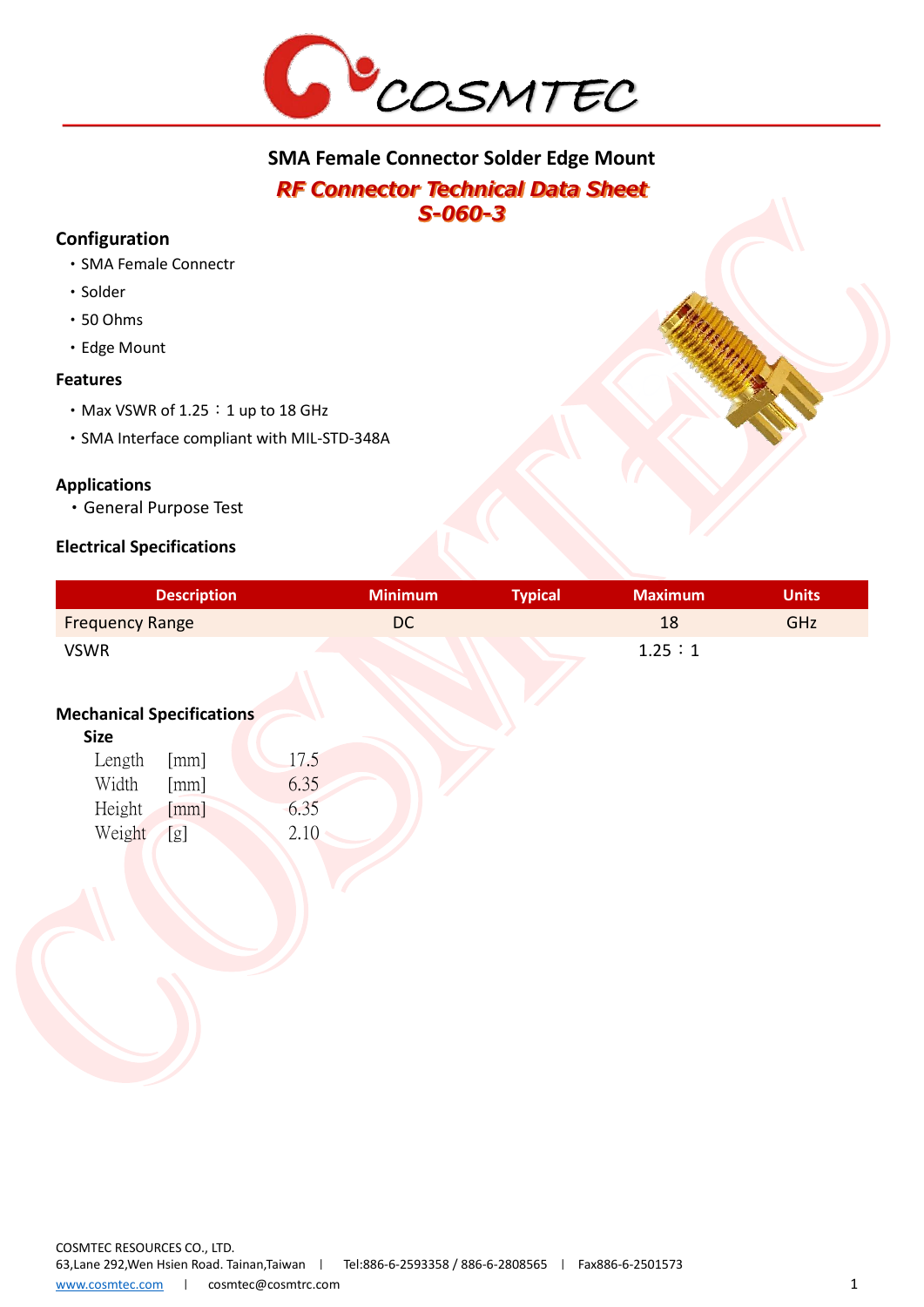

# **SMA Female Connector Solder Edge Mount** *RF Connector Technical Data Sheet S-060-3*

#### **Weight**

| <b>Description</b>             | <b>Connector</b>  |  |
|--------------------------------|-------------------|--|
| <b>Type</b>                    | <b>SMA Female</b> |  |
| Polarity                       | Standard          |  |
|                                | MIL-STD-348A      |  |
| <b>Interface Specification</b> | MIL-C-39012       |  |
| <b>Mating Cycles</b>           | 500               |  |

#### **Material Specifications**

|                    | <b>Connector 1</b>      |                |  |
|--------------------|-------------------------|----------------|--|
| <b>Description</b> | <b>Material</b>         | <b>Plating</b> |  |
| Type               | <b>SMA Female</b>       |                |  |
| Contact            | <b>Beryllium Copper</b> | Gold           |  |
| Insulation         | <b>PTFE</b>             |                |  |
| <b>Body</b>        | <b>Brass</b>            | Gold           |  |

#### **Environmental Specifications**

**Temperature**

Operating Range -60 to +165 deg C

#### **Compliance Certifications**

• RoHS Compliant Yes

#### **Plotted and Other Data** Notes: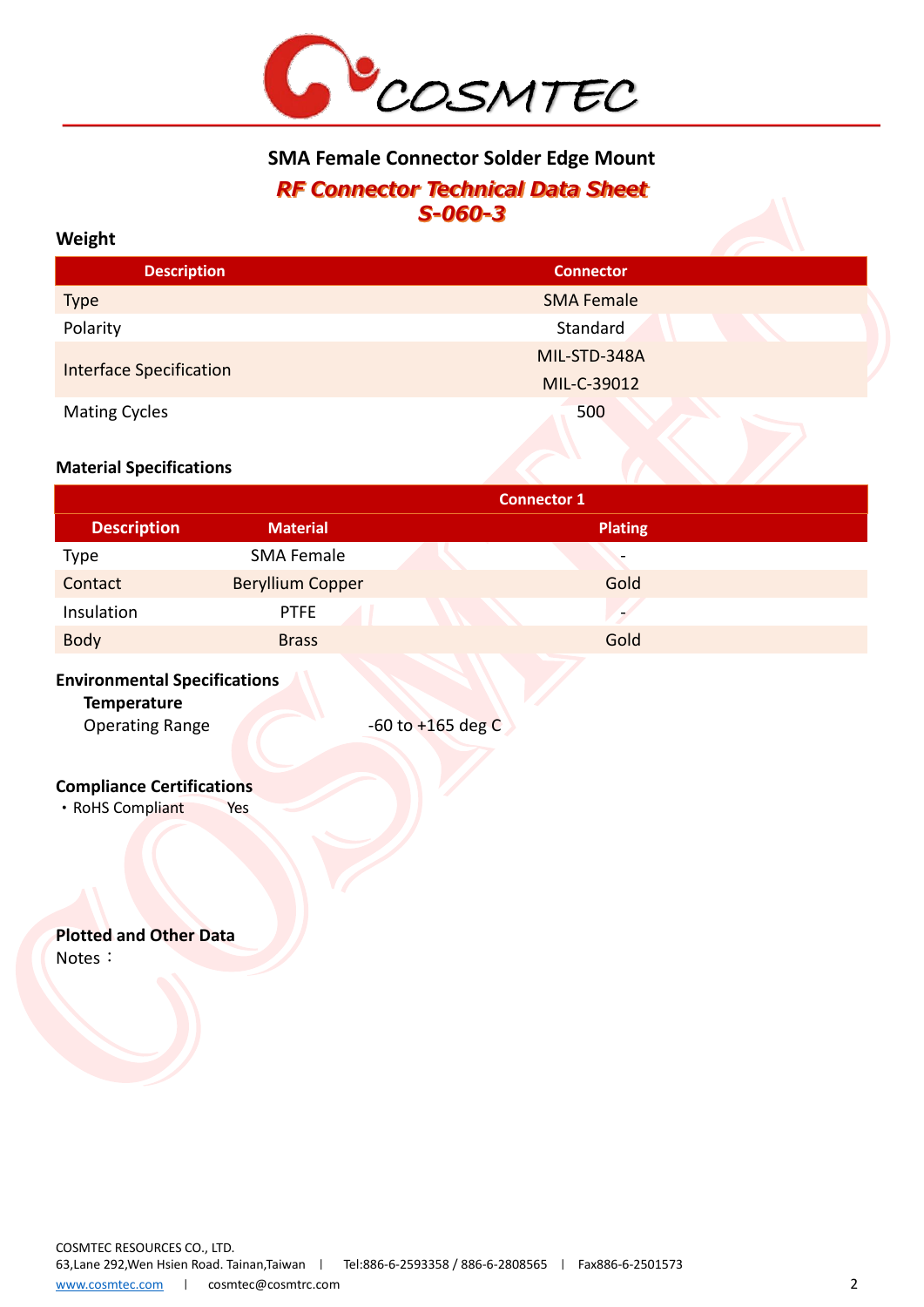

**SMA Female Connector Solder Edge Mount** *RF Connector Technical Data Sheet S-060-3*



COSMTEC RESOURCES CO., LTD. 63,Lane 292,Wen Hsien Road. Tainan,Taiwan | <Tel:886-6-2593358> / 886-6-2808565 | Fax886-6-2501573 [www.cosmtec.com](http://www.cosmtec.com/) | [cosmtec@cosmtrc.com](mailto:cosmtec@cosmtrc.com) 3